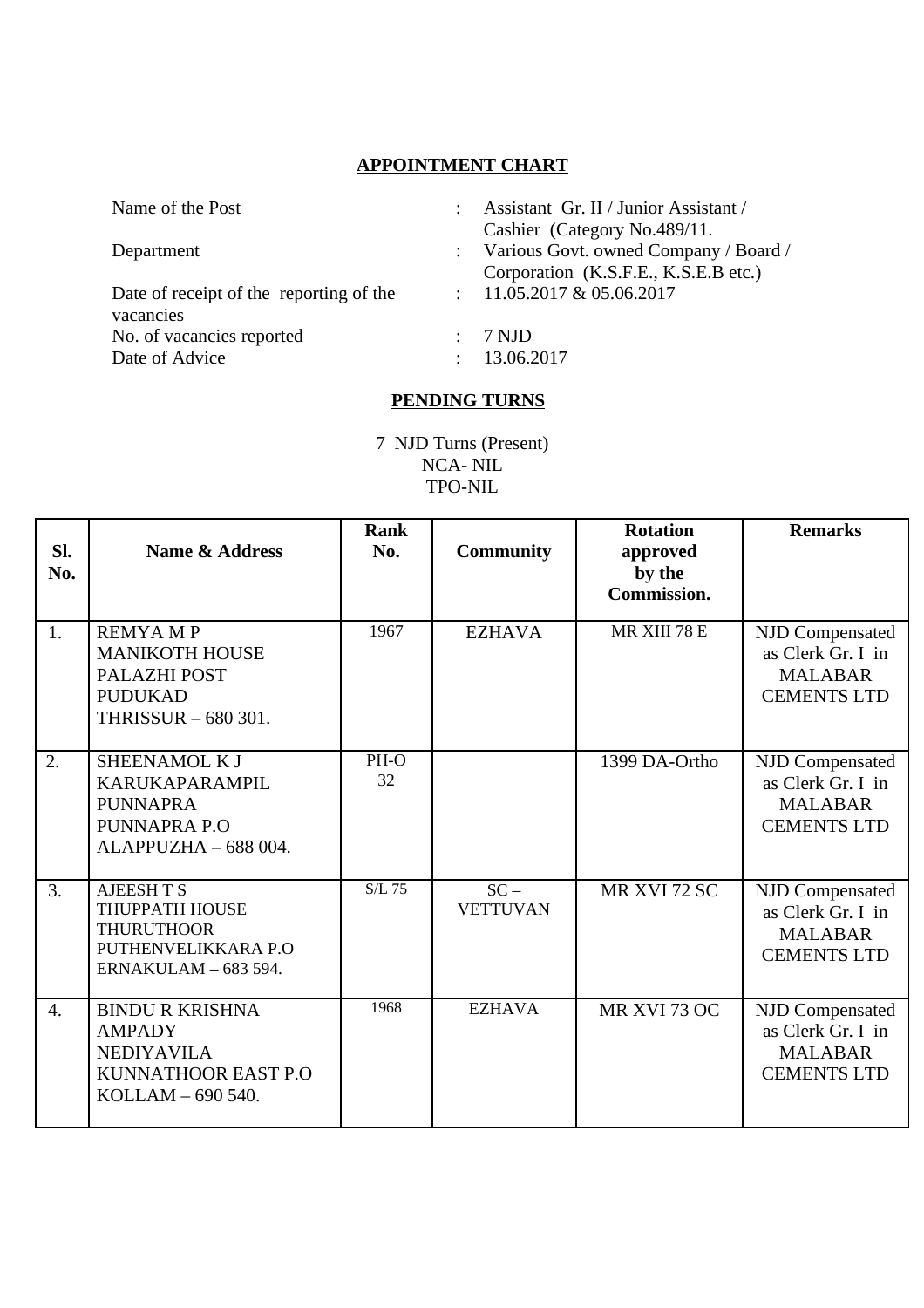| 5. | <b>SARITHAKS</b><br>MUTTATHODY QUARTERS<br><b>ERUTUMKADAVU</b><br>VIDYANAGAR (VIA)<br><b>MUTTATHODY P.O</b><br>KASARGOD - 671 123. | $S/L$ 76 | $SC - PULAYA$                          | MR XVIII 64 SC | NJD Compensated<br>as Clerk Gr. I in<br><b>MALABAR</b><br><b>CEMENTS LTD</b> |
|----|------------------------------------------------------------------------------------------------------------------------------------|----------|----------------------------------------|----------------|------------------------------------------------------------------------------|
| 6. | <b>ANITHA A T</b><br><b>AYARCHOLAYIL</b><br>PULLUMALA<br><b>MYLAMBADI P.O</b><br>WAYANAD - 673 591.                                | 1969     | <b>EZHAVA</b>                          | MR XVIII 65 OC | NJD Compensated<br>as Time Keeper GR<br>II in MALABAR<br><b>CEMENTS LTD</b>  |
| 7. | VIJAYALEKSHMI A<br>VASANDALAYAM<br><b>KUNNUMPURAM</b><br><b>ERAUMOODU</b><br><b>ARYANAD P.O</b><br>TRIVANDRUM - 695 542.           | 1970     | $OBC -$<br>VILAKKITHALA<br><b>NAIR</b> | MR XVIII 69 OC | NJD Compensated<br>as Junior Assistant<br>in KSFE                            |

**Rank Postion of OC and BC Category upto which the advice made so far**

| C<br>a<br>t. | ОC   | Е    | <b>SC</b> | <b>ST</b> | М    | LC/A | OB<br>◡ | V    | <b>SIUC</b><br>N | OX       | D    | H/<br>Nadar | P<br>H-<br>B | PH<br>-D | <b>PH</b><br>-O | Total |
|--------------|------|------|-----------|-----------|------|------|---------|------|------------------|----------|------|-------------|--------------|----------|-----------------|-------|
| $\bf{R}$     | 1970 | 1969 | S/L<br>76 | S/L<br>46 | 3623 | 3872 | 1970    | 1983 | 3224             | S/L<br>C | 2196 | 3231        | 30           | 30       | 32              | 2530  |

## **LIST OF UNFILLED TURN OF COMMUNITIES**

**NIL**

## REGIONAL OFFICER, KERALA PUBLIC SERVICE COMMISSION REGIONAL OFFICE : KOLLAM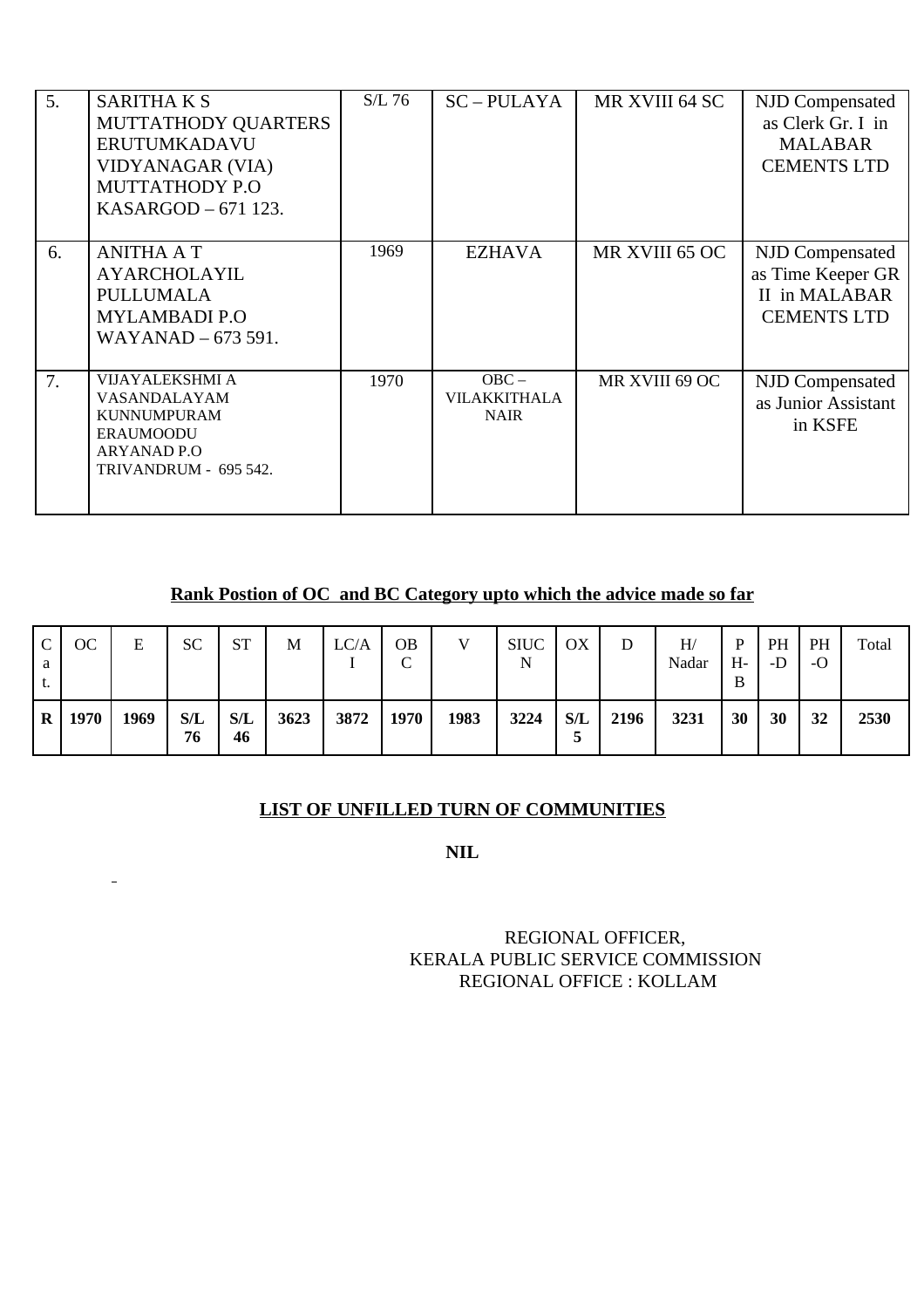## കേരള പബ്ലിക് സർവീസ് കമ്മീഷൻ .∝⊆ <sub>....</sub>. <sub>∾</sub><br>മേഖലാ ആഫീസ്, കൊല്ലം <u>കേരള പബ്ലിക് സർവീസ് കമ്മീഷൻ മേഖലാ ആഫീസ് വെബ്സൈറ്റ് - നിയമന</u><br>ശിപാർശയെ സംബന്ധിക്കുന്ന വിവരങ്ങൾ

| റാങ്ക് ലിസ്റ്റ് നമ്പർ             | $\ddot{\phantom{a}}$ | 569/14/ROQ DATED 22.09.2014         |
|-----------------------------------|----------------------|-------------------------------------|
| തസ്തികയും വകുപ്പും                | $\ddot{\cdot}$       | <b>Assistant Gr.II/Junior</b>       |
|                                   |                      | <b>Assistant/Cashier in Various</b> |
|                                   |                      | Govt. owned                         |
|                                   |                      | <b>Company/Board/Corporation.</b>   |
|                                   |                      | (KSFE, KSEB etc.                    |
| റാങ്ക് ലിസ്റ്റ് നിലവിൽ വന്ന തീയതി | $\ddot{\phantom{a}}$ | 22.09.2014                          |
| ഒ.സി                              | $\ddot{\phantom{a}}$ | 1970                                |
| ഈഴവ                               | $\ddot{\phantom{a}}$ | 1969                                |
| എസ്.സി                            | $\ddot{\phantom{a}}$ | <b>S/L 76</b>                       |
| എസ്.റ്റി                          | $\ddot{\phantom{a}}$ | $S/L$ 46                            |
| മുസ്സിം                           | $\ddot{\cdot}$       | 3623                                |
| എൽ.സി/ആംഗ്ലോ ഇൻഡ്യൻ               | $\ddot{\cdot}$       | 3872                                |
| ഒ.ബി.സി                           | $\colon$             | 1970                                |
| വിശ്വകർമ്മ                        | $\ddot{\phantom{a}}$ | 1983                                |
| എസ്.ഐ.യു.സി നാടാർ                 | $\ddot{\ddot{z}}$    | 3224                                |
| ഓ.എക്സ്                           | $\ddot{\phantom{a}}$ | $S/L$ 5                             |
| ധീവര                              | $\ddot{\phantom{a}}$ | 2196                                |
| ഹിന്ദു നാടാർ                      | $\ddot{\phantom{a}}$ | 3231                                |
| വികലാംഗവിഭാഗം-അന്ധർ               | $\ddot{\phantom{a}}$ | 30                                  |
| വികലാംഗ വിഭാഗം-ബധിരരും മൂകരും     | $\colon$             | 30                                  |
| വികലാംഗ വിഭാഗം- അസ്ഥിഭംഗം         |                      | 32                                  |
| സംഭവിച്ചവർ                        |                      |                                     |
| നിയമന ശിപാർശയുടെ ആകെ എണ്ണം        | $\ddot{\phantom{a}}$ | 2530                                |
| ഒടുവിൽ നിയമന ശിപാർശ നടത്തിയ       | $\ddot{\cdot}$       | 13.06.2017                          |
| തീയതി.                            |                      |                                     |

മേഖലാ ആഫീസർ

കേരള പബ്ലിക് സർവീസ് കമ്മീഷൻ മേഖലാ ആഫീസ്, കൊല്ലം.